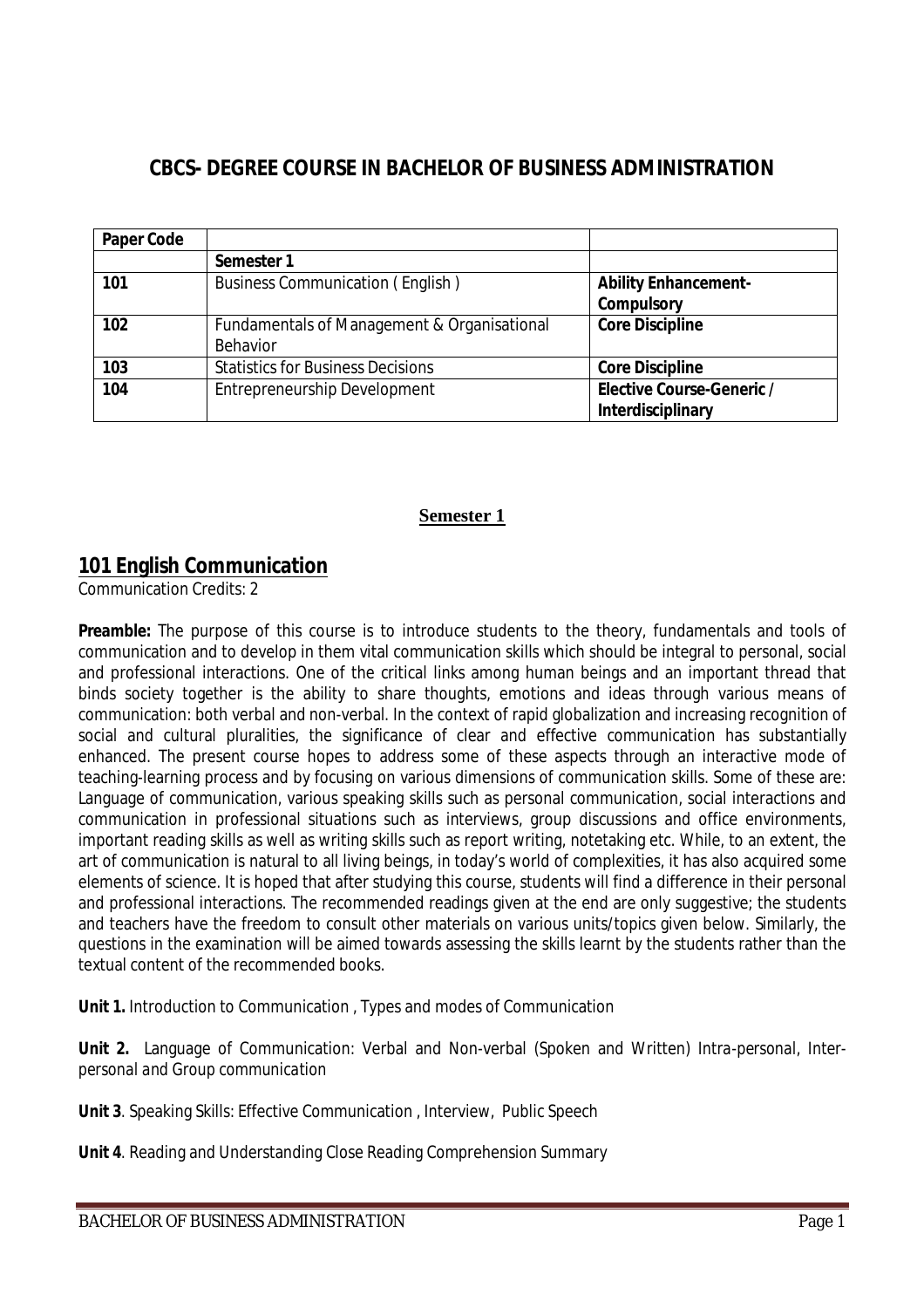**Unit 5**. Documenting Report Writing , Letter Writing

#### **Recommended Readings:**

- 1. Fluency in English Part II, Oxford University Press, 2006.
- 2. Business English, Pearson, 2008.
- 3. Language, Literature and Creativity, Orient Blackswan, 2013.
- 4. Language through Literature (forthcoming) ed. Dr. Gauri Mishra, Dr Ranjana Kaul, Dr Brati Biswas

# **102. Fundamentals of Management & Organisational Behaviour**

Course Objective: To acquaint the students with the fundamentals of managing business and to understand individual and group behavior at work place so as to improve the effectiveness of an organization. The course will use and focus on Indian experiences, approaches and cases Course contents:

#### **Unit I**

Basic forms of Business Ownership; Special forms of ownership: Franchising, Licensing,Leasing, Corporate Expansion: mergers andacquisitions, diversification, , joint ventures, Strategic alliance.

Evolution of Management Theory. Managerial functions and Roles. Insights from Indian practices and ethos.

#### **Unit II**

Overview of Planning: Types of Plans & The planning process; Decision making: Process, Types and Techniques. Control: Function, Process and types of Control; Principles of organizing: Common organisational structures;(only meaning of delegation and decentralization)

#### **Unit III**

.

Importance of organizational Behaviour. Perception and Attribution: Concept, Nature, Process, Personality: Personality: Learning: Concept and Theories of Learning, reinforcement, ,. Motivation: Concepts and their application, Need, Content ,only leadership ,meaning and types ,Emotional Intelligence

#### **Unit IV**

Groups and Teams: Definition, Difference between Groups and teams; Stages of Group Development, Types of teams. Conflict: Concept, Sources, Types, Management of conflict, Organisational Change: Concept, Resistance to change, Managing resistance to change, Implementing Change,Managing Stress: Insights from Indian ethos

#### **Readings:**

1. Gilbert: Principles of Management, McGraw Hill.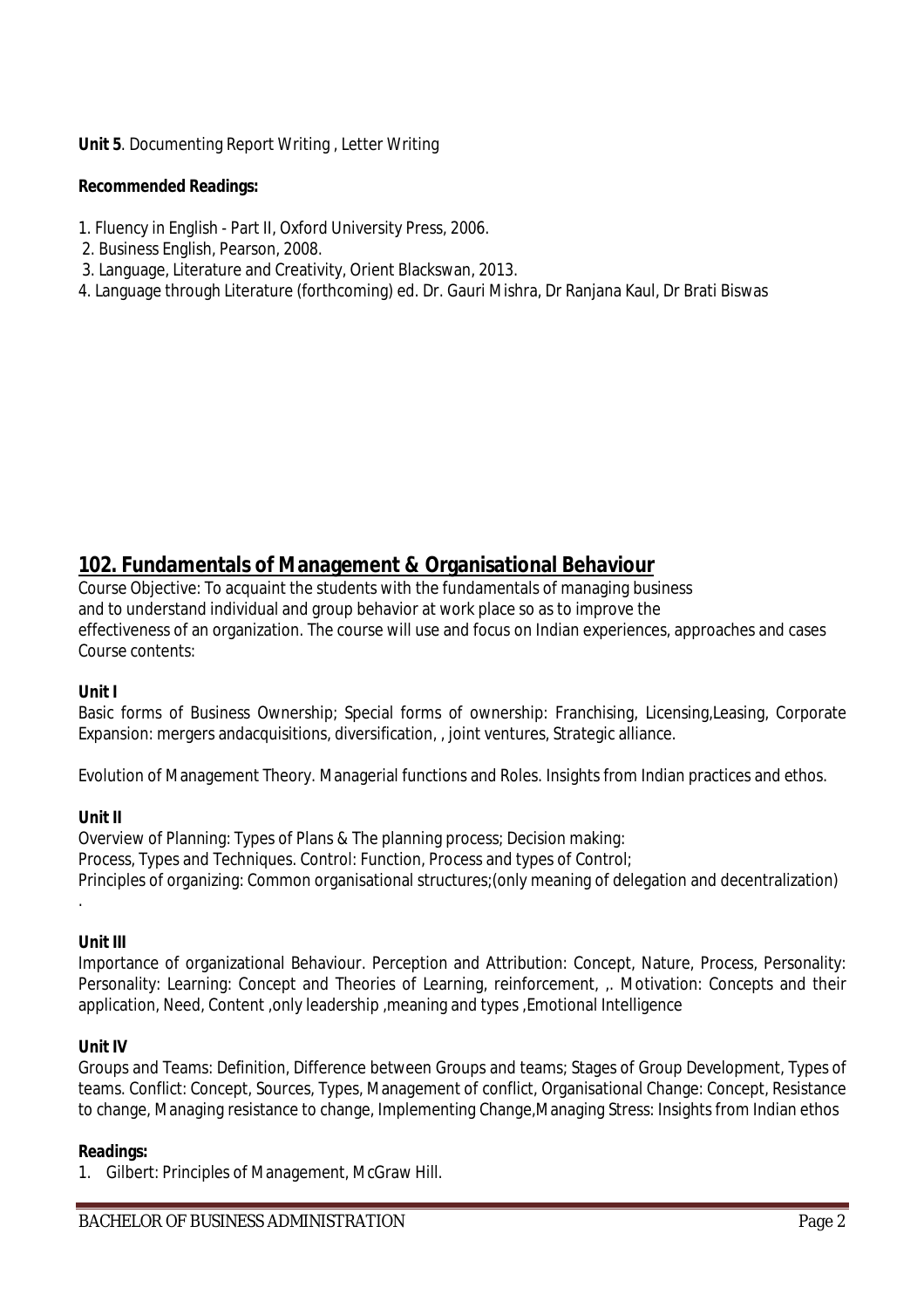- 2. Greenberg Jerald and Baron Robert A.: Behaviour in Organisations: Understanding and Managing The Human Side of Work, Prentice Hall of India.
- 3. Kaul Vijay Kumar, Business Organisation & Management Text and Cases, Pearson.
- 4. Kaul, Vijay Kumar, Management- Text & Cases, Vikas Publication.
- 5. Kavita Singh: Organisational Behaviour, Vikas Publication.
- 6. Koontz & Heinz Weihrich: Essential of Management, McGraw Hill.
- 7. Luthans Fred: Organisational Behaviour, Tata McGraw Hill.
- 8. Mc Shane L. Steven, Glinow Mary Ann Von & Sharma Radha R. Organisational Behaviour; Tata McGraw Hill.
- 9. Newstrom John W.: Organisational Behaviour, Tata McGraw Hill.
- 10. Richard L. Daft: Principles of Management, Cengage Learning India.
- 11. Robbins Stephen P: Organisational Behaviour, Pearson.
- 12. Stephen P. Robbins & Mary Coulter: Management, Pearson.
- 13. Stoner & Wankel: Management, Prentice Hall of India.
- 14. Y.K. Bhushan: Fundamentals of Business Organisation & Management, Sultan Chand & Sons.
- 15. Navin Mathur, Management Gurus , National Publishing House, New Delhi

## **103. Statistics for Business Decisions Objective:**

To familiarize the students with various Statistical Data Analysis tools that can be used for effective decision making. Emphasis will be on the application of the concepts learnt**. Course contents**:

**Unit I: Measures of Central Value:** Characteristics of an ideal measure; Measures of Central Tendency - Merits, Limitations and Suitability of averages. Relationship between averages. Measures of Dispersion: Absolute and Relative measures of dispersion - Range, Quartile Deviation, Mean Deviation, Standard Deviation

**Unit II:** Correlation Analysis: Meaning and significance. Correlation and Causation, Types of correlation. Methods of studying simple correlation - Scatter diagram, Karl Pearson's coefficient of correlation, Spearman's Rank correlation coefficient,

Unit III: Analysis of Time Series: Meaning and significance. Utility, Components of time series, Models (Additive and Multiplicative, Problems in construction of index numbers, methods of constructing index numbers-weighted and unweighted,

Unit IV: Probability: Meaning and need. Theorems of addition and multiplication. Conditional probability. Bayes' theorem, Random Variable- discrete and continuous. Probability Distribution

**Unit V:** Hypothesis testing: Concept; Level of Significance; Process of testing; Test of hypothesis concerning Mean

#### **Readings:**

- 1. S.P. Gupta (S.P.): Statistical Methods, Sultan Chand & Sons, 34th Edition.
- 2. Richard Levin & David Rubin : Statistics for management, Prentice Hall.
- 3. Anderson, Sweeny & Williams: Statistics for Business and Economics, South Western.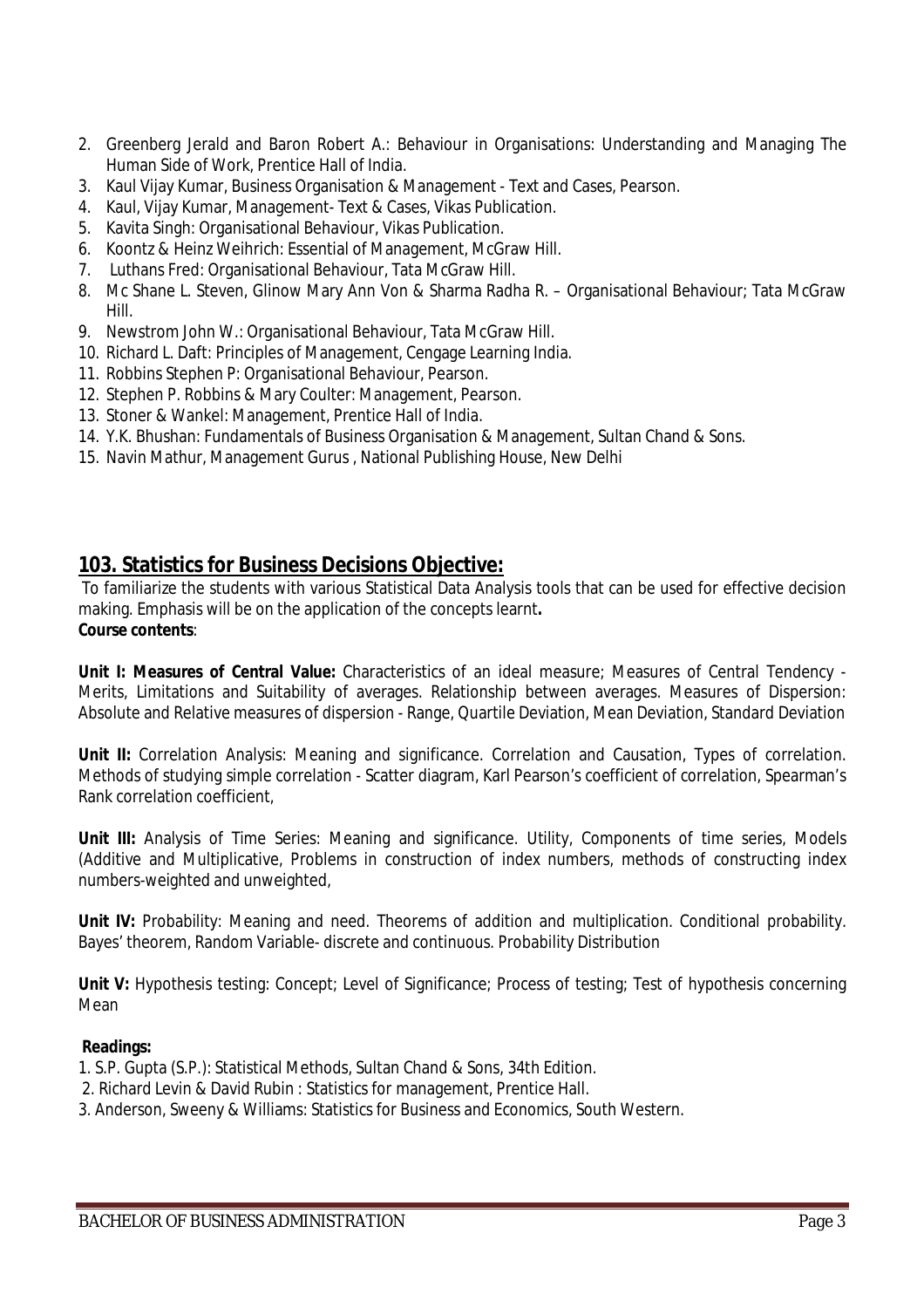# **104 ENTREPRENEURSHIP DEVELOPMENT**

**Objective: This course provides students with a solid introduction to the entrepreneurial process of creating new businesses , role of Creativity and innovationin Entrepreneurial start-ups, manage family-owned companies ,context of social innovation and social entrepreneurship and issues and practices of financing entrepreneurial businesses.**

### UNIT-1 ENTREPRENEURIAL MANAGEMENT

The evolution of the concept of entrepreneurship, John Kao's Model on Entrepreneurship, Idea Generation, Identifying opportunities and Evaluation; Building the Team / Leadership; Strategic planning for business; Steps in strategic planning, Forms of ownership – Sole proprietorship; partnership; limited liability partnership and corporation form of ownership; advantages/disadvantages, Franchising; advantages/disadvantages of franchising; types of franchise arrangements; franchise contracts; franchise evaluation checklist,

## UNIT-2 ENTREPRENEURSHIP, CREATIVITY AND INNOVATION

Stimulating Creativity; Organisational actions that enhance/hinder creativity, Managerial responsibilities, Creative Teams; Sources of Innovation in Business;

## UNIT-3 SOCIAL ENTREPRENEURSHIP

Introduction to Social Entrepreneurship; Characteristics and Role of Social Entrepreneurs; Innovation and Entrepreneurship in a Social Context; Start-Up and Early Stage Venture Issues in creating and Sustaining a Non-profits Organization;

### UNIT-4 FAMILY BUSINESS AND ENTREPRENEURSHIP

The Entrepreneur; Role and personality; Family Business: Concept, structure and kinds of family firms ; Culture and evolution of family firm; Managing Business, family and shareholder relationships ; Conflict and conflict resolution in family firms ;

UNIT-5 FINANCING THE ENTREPRENEURIAL BUSINESS